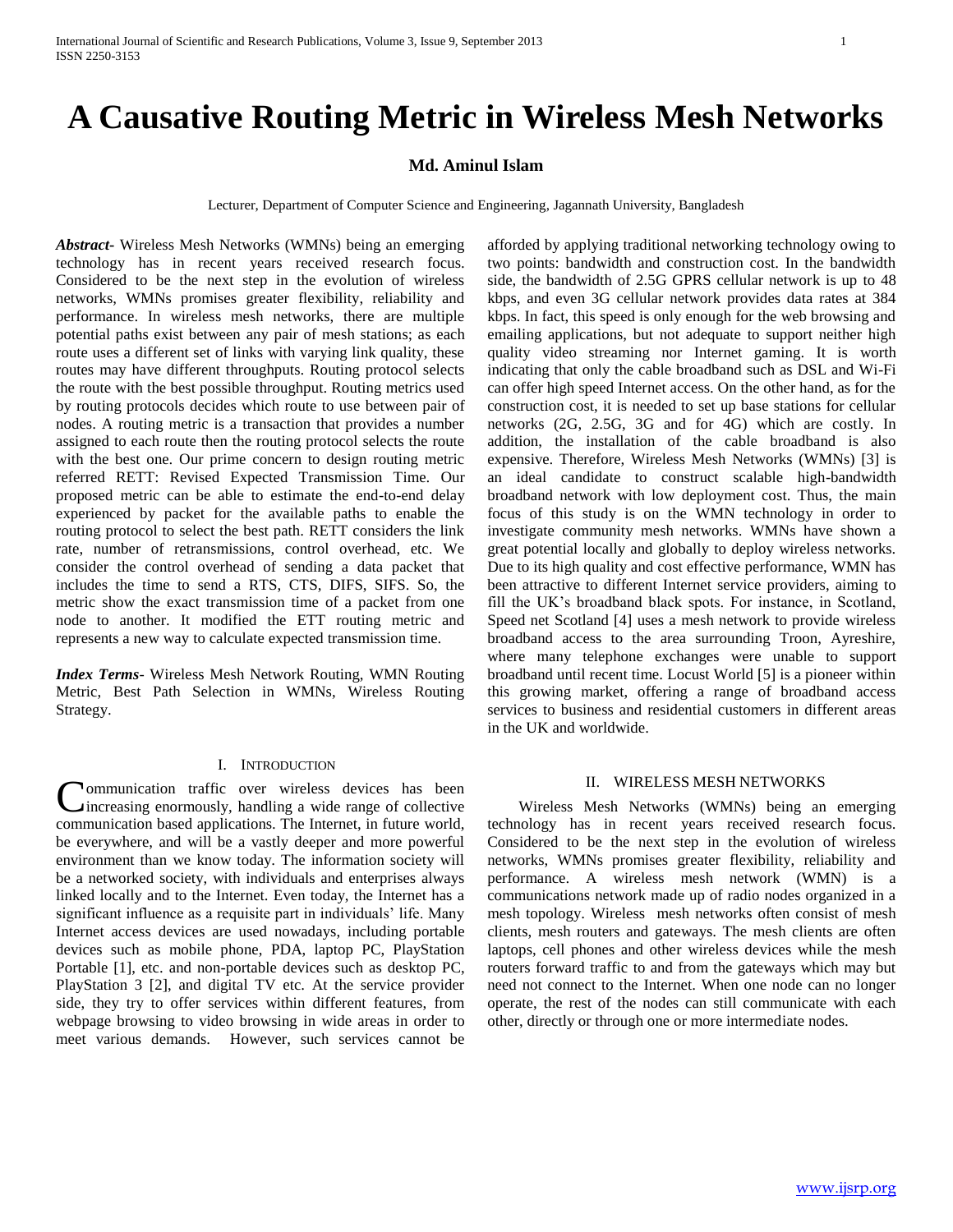

**Fig-1: A typical Wireless Mesh Network**

 WMN architecture employs multi-hop communication among network nodes, i.e., mesh nodes and mesh clients, to forward packets from source to destination through intermediate nodes which not only boost the signal, but cooperatively make forwarding decisions based on their knowledge of the network. The peculiar characteristics of dynamic self-organization, auto configuration and self-healing in WMNs offer many benefits such as low upfront investment, increased reliability and scalability. The wireless routers in WMNs have minimal or no mobility and form the backbone for mesh clients. They contain additional routing functions to support mesh networking other than the routing capability for gateway/bridge functions as in the conventional wireless routers. To further improve the flexibility of mesh networking, a mesh router is usually equipped with

multiple wireless interfaces built on the same or different wireless access technologies. However, mesh and conventional wireless routers are usually built based on a similar hardware platform. Although mesh clients can also work as routers for mesh networking, they can be much simpler in the hardware platform and software.

 This simplicity can be reflected: in the communication protocol which can be light-weighted, the inexistence of gateway or bridge functions, availability of only a single wireless interface, etc. So conventional nodes, such as, desktop, laptops, PDAs, pocket PCs, phones, etc, equipped with wireless network interface cards(NICs) can connect directly to wire-less mesh routers, otherwise, customers without wireless NICs can also be always-on-line anywhere anytime by connecting the wireless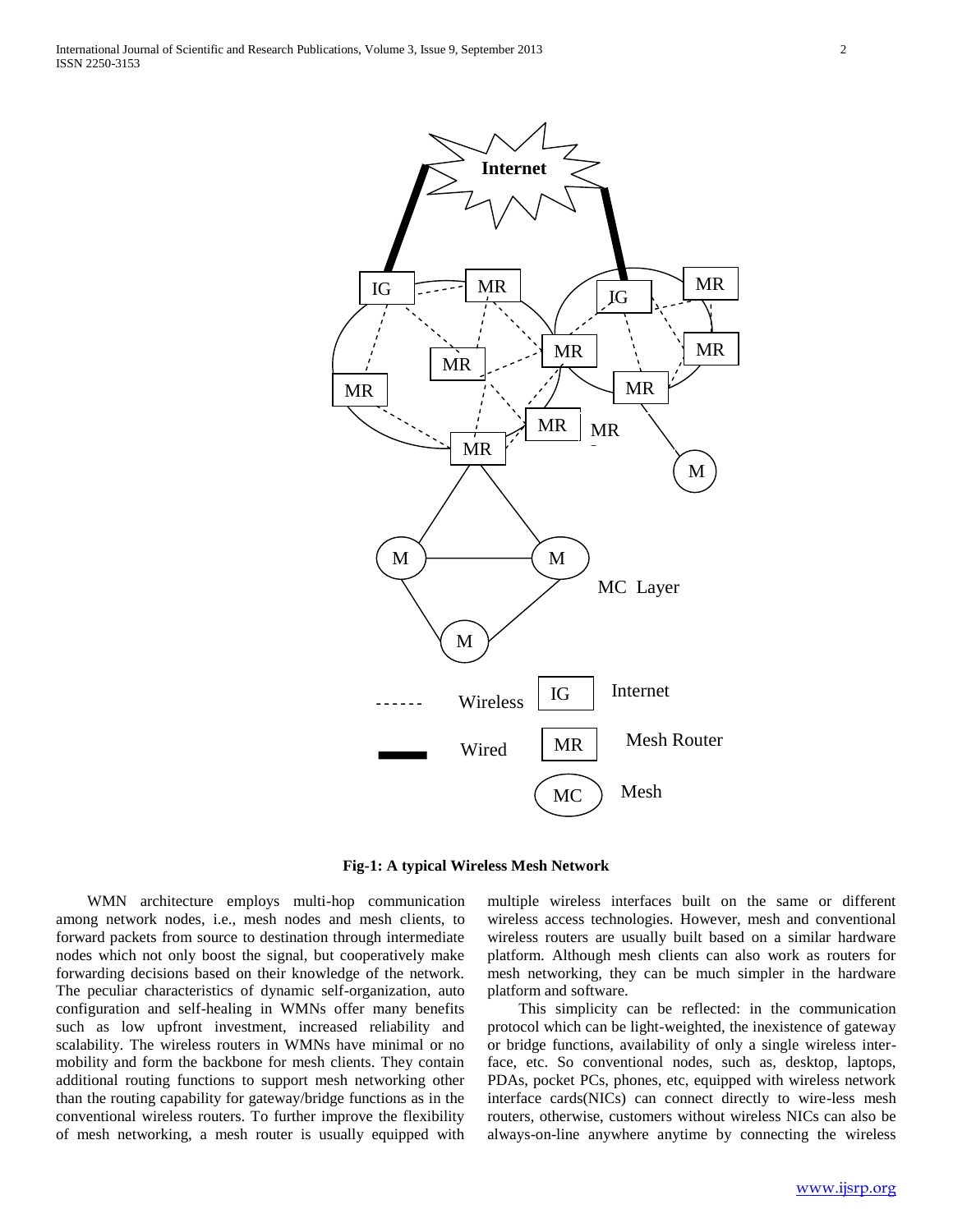mesh routers through Ethernet for example. The integration of WMNs with other already existing wireless networks such as wireless sensor, wireless-fidelity (Wi-Fi), cellular, worldwide inter-operability for microwaves access (WiMAX) and media networks is enabled by the gateway/bridge functionalities in the mesh routers.

 Most application scenarios of WMNs are broadband services with various QoS requirements. Other applications include community and neighborhood net-works, enterprise networking, building automation, etc. Since a WMN is dynamically self-organized, self-configured and provides selfhealing, i.e., every node has a link to every other node, alternative links can be used in case of a node failure or traffic congestion in a direction. The network can be deployed incrementally one node at a time as need be. Increase in new installed nodes increases accordingly the reliability and connectivity for the users. But despite the admirable present day achievements in the area of WMNs, considerable research efforts are still required.

 In this regard, we focus in the network layer, more specifically in routing, wherein considerable research has been going on in recent years. The performance of the WMN routing protocol relies on the routing metrics to perform efficient routing decisions. The performance routing metrics must capture critical design features such as end-to-end delay, throughput, bandwidth, etc. The research target in this thesis is to increase the overall network throughput (i.e., the amount of data received by the destinations in unit time) of IEEE 802.11 based WMNs. To develop the overall network performance, we propose for high throughput path selection routing metric.

## III. MAZOR CHALLENGES AND MOTIVATION

 There are lots of challenging issues in the area of IEEE 802.11s wireless mesh networks, such as medium access control (MAC), routing metric design, topology control, mesh security, mesh connectivity control, congestion control etc. [7]. In a WMN, as the wireless medium is shared among neighboring mesh node and data frames need to be transferred over multi-hop wireless paths; the wireless mesh networks act as wireless infrastructure or backbone network and therefore, volume of traffic in a WMN is much high. With multiple channels, each radio interface on adjacent links can be assigned a different channel such that the interference among links can be eliminated and the network capacity can be improved. In general with proper design, leveraging multiple links has several benefits, including increasing system throughput, decreasing end-to-end delay, achieving better load balancing and preventing the starvation problem in single channel WMNs.

 WMNs exhibit a topology that does not have a device dedicated for central coordination which can guarantee QoS. On the other hand, WMNs are expected to provide quality-of-service (QoS) to meet the increasing demands of multimedia applications (such as VOIP, video). In wireless mesh networks, there are multiple potential paths exist between any pair of mesh stations; as each route uses a different set of links with varying link quality, these routes may have different throughputs. Routing protocol selects the route with the best possible throughput. Routing metrics used by routing protocols decides which route to use between pair of nodes. A routing metric is a transaction that provides a number assigned to each route then the routing protocol selects the route with the best one. Designing a routing metric for WMNs requires consideration of the unique architecture and the associated wireless networking environment of WMNs. Therefore, we need to consider other factors such as data rate, transmission time of the contending nodes, packet size, control overhead etc., while designing a routing metric. All these requirements make the design of a routing metric a challenging issue. Therefore, our second challenge in this context is to design a routing metric to select a path the path where a packet experiences minimum end-to-end transmission delay among the available paths for a specific link.

## IV. ROUTING METRRICS FOR WMNS

 Routing in multi-rate multi-hop wireless networks has been an active area of research for many years. Efficient data transfers over multi-hop networks require an appropriate routing metric that is critical in selecting a path with the highest achievable throughput. The design of such a routing metric is much more difficult on wireless networks than on wired networks, due to the conflicting and dynamic characteristics of multi-hop wireless network with shared unreliable links. Currently, various routing metrics have been proposed.

## **Shortest Path Metric**

 The shortest path metric is one of the most popular routing metrics in multi-hop networks. Many multi-hop routing protocols select paths based on this lowest hop count metric [8] [9] [10]. The primary strengths of this metric reside in its simplicity and low computing overhead. However, it has been shown that a path based on minimal hop count does not necessarily yield a high throughput performance [11]. The shortest path metric selects the path with the smallest hop count, but that may suffer from higher loss rate (as shown in Section I). A wireless link with higher loss rate requires on average more transmissions for one successful packet delivery, and hence leads to lower throughput. Therefore, considering the link quality is important to design a good routing metric in wireless networks.

## **Drawbacks of Shortest Path Metric**

 The shortest path metric, which is used to find routes by most multi-hop routing protocols, has been proved to be flawed. It tends to choose paths with more physically distant nodes that result in higher loss rates. As shown in Figure 1, the path  $A - D$ − E has only two hops, but the distance is longer between nodes A, D and E than for the three hop path A −reliable, the throughput with path  $A - B - C - E$  may be higher than with path A−D−E. This simple example shows that it is crucial to consider the quality of each wireless link when designing a routing metric.



**Fig-2: Simple example of Shortest Path Metric**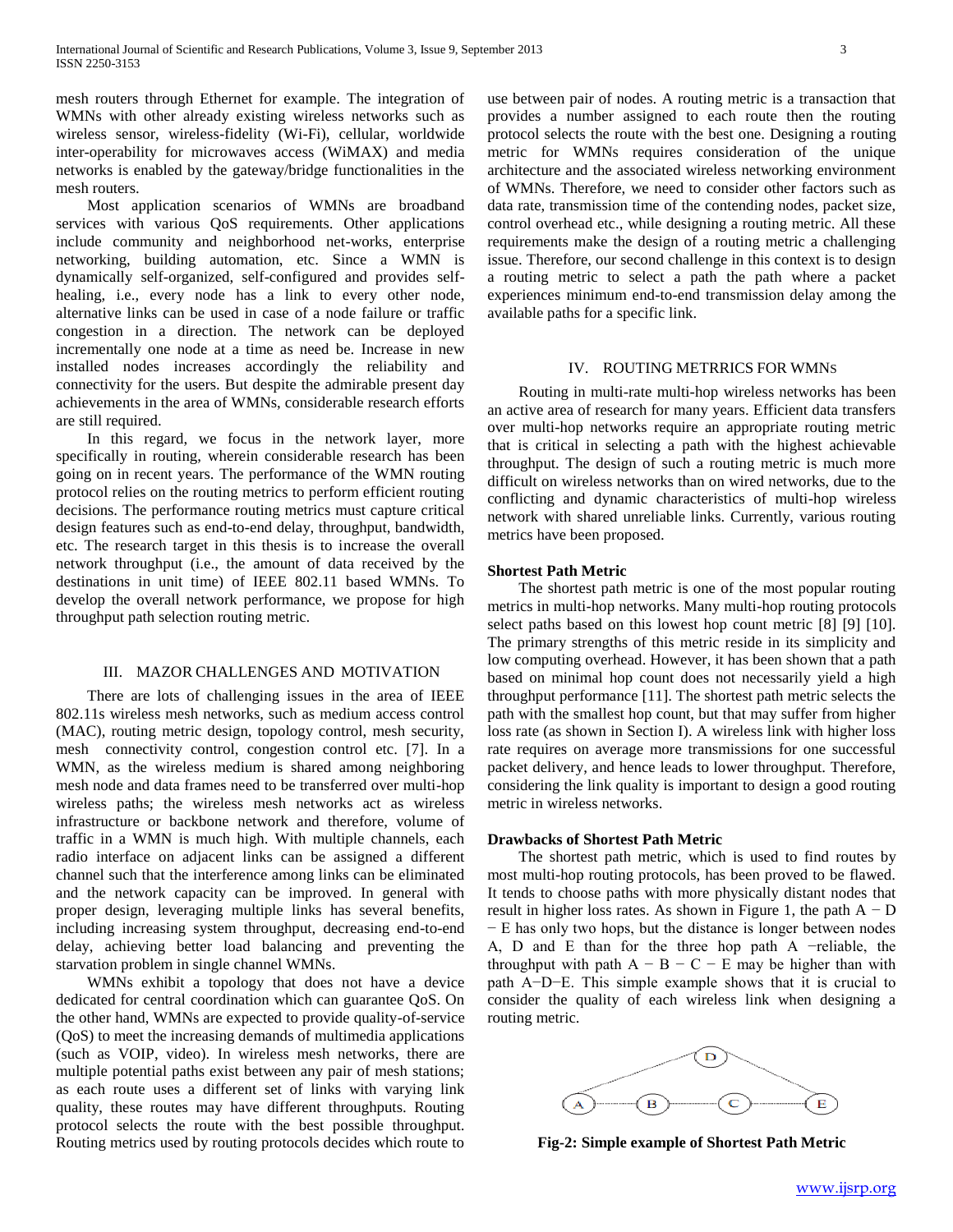#### **Hop count (HC)**

 Hop count is the simplest of routing metrics, because it only needs to know if a link exists or not. However, because of this feature, the hop count cannot provide helpful information about a link, such as packet loss, link quality, etc.

 Thus, routing protocols based on hop-count only consider one performance parameter, i.e., the minimum hop count of each routing path. In very few cases the minimum hop-count is a reasonable metric to find a good routing path. However, in most cases the minimum hop-count is not enough for a routing protocol to achieve a good performance. Nevertheless, the hopcount is used in some existing routing protocols for WMNs, mainly because of its simplicity. In some application scenarios, if reachability instead of optimized performance is the main concern, the hop-count is a useful routing metric.

### **Drawbacks of HC**

 The Hop count routing metric fails to account for the specifics of wireless environments (links may have different transmission rates, loss ratios, etc.) and it doesn't consider the congestion level resulting from the shared use of the transmission medium. Many

prior researches [12-16] have recognized the shortcomings of shortest path-routing in multi-hop wireless networks. Hop count tends to select long distance links with low quality, which typically already operate at the lowest possible rate, due the link layers auto rate mechanism. This can lead the hop count metric to choose paths with low throughput and cause poor medium utilization, as slower links will take more time to send packets.

## **Expected Transmission Count (ETX)**

 The Expected Transmission Count (ETX) metric was introduced by De Couto et al. ETX is the number of expected transmissions for a successful transmission over a hop. ETX is derived from the measured hop packet loss rate. The quality of a path is characterized by the sum of ETX's.

Let,  $P_f$  and  $P_r$  be the hop forward and reverse direction loss rates respectively. The probability of unsuccessful delivery

rate P for this link is:  $P = 1 - (1 - \frac{P_f}{r}) \times (1 - \frac{P_r}{r})$ 

 Thus the expected number of transmissions of a packet on this hop is:  $ETX = 1/1-p$ 

The weight of a path with n links is the sum of all link's

ETX is: ETX =  $\sum_{i=1}^{n}$ *i ETX<sup>i</sup>* 1

 ETX captures the effect of both the path length and each link's loss rate. Draves et al. reported that the ETX metric performs better than the shortest path and RTT metrics.

## **Drawback of ETX**

 The weakness of ETX is that ETX ignores that links may have very different data transmission rates in multi-rate radio networks. Since ETX is measured using periodic broadcast packets which are sent at a very slow interval (usually1 sec), they do not reflect how busy a link is. ETX might vary when there is very high load due to 802.11 MAC unfair-nesses [17] or when there is loss of the broadcast packets due to collision with

packets from hidden terminals. However, whether sender of the ETX broadcast packet can hear (or sense) the neighboring transmissions, collision does not happen and ETX is not affected. Thus, ETX does not capture the interference experienced by the links completely. ETX was designed for net-works using a single channel, so it cannot exploit the presence of multiple channels and find paths that have better channel diversity.

#### **Expected Transmission Time (ETT)**

 Modern wireless radios utilize multiple data transmission in order to accommodate variable channel conditions. This multirate strategy has been shown to greatly improve wireless multihop networks performance [18]. Currently, the IEEE802.11g [19] standard offers data rates of 6, 9, 12, 18, 24, 36,48 and 54 Mbps while the earlier IEEE 802.11b [20] standard supports 1, 2, 5.5 and 11Mbps data rates. Thus, a wide range of data transmission rates may exist simultaneously within one single network scenario.

 In a heterogeneous data rate network, the ETX metric does not accurately capture link quality of a path. Draves et al. addressed this problem and improved the ETX metric into the Expected Transmission Time (ETT) metric [13] by considering the data rate. ETT depends on the packet size S, the data rate B, and the loss rate. It is the expected time required for one successful data packet delivery. Let S be the packet size, B the data rate, and ETX the expected transmission count on a given hop, ETT is defined as:

$$
ETT_i = \frac{ETX_i \times \frac{S}{B_i}}{E}
$$

Where,  $B_i$  is the data rate of the  $i^{th}$  link.

#### **Drawbacks of ETT**

 Though, ETT has been considered as the most widely used metric for routing in WMN, it still has some limitations, which do not allow ETT to always select high throughput paths. ETT do not consider the presence of multiple channels and therefore, find paths with less channel diversity. Also ETT characterizes the expected transmission time in the absence of interference in the network.

#### V. PROPOSED METRICS

 In wireless mesh networks (WMNs) route selection is an important issue due to existing lot of wireless path among the nodes. Designing of a routing metric is very important issue in the telecommunication era. In congestion and for dynamic network topology route selecting issue is the most measure issue. For selecting efficient route for best throughput an efficient routing metric is most important. We have tried to design a routing metric that is the almost perfect to select a route as it consider the very effective parameters. We consider mainly on focusing the control overhead data rate of that link that make the metric strategic and efficient. For performance analysis analytical proof and explanation of the metric working process given below with related graph and chart.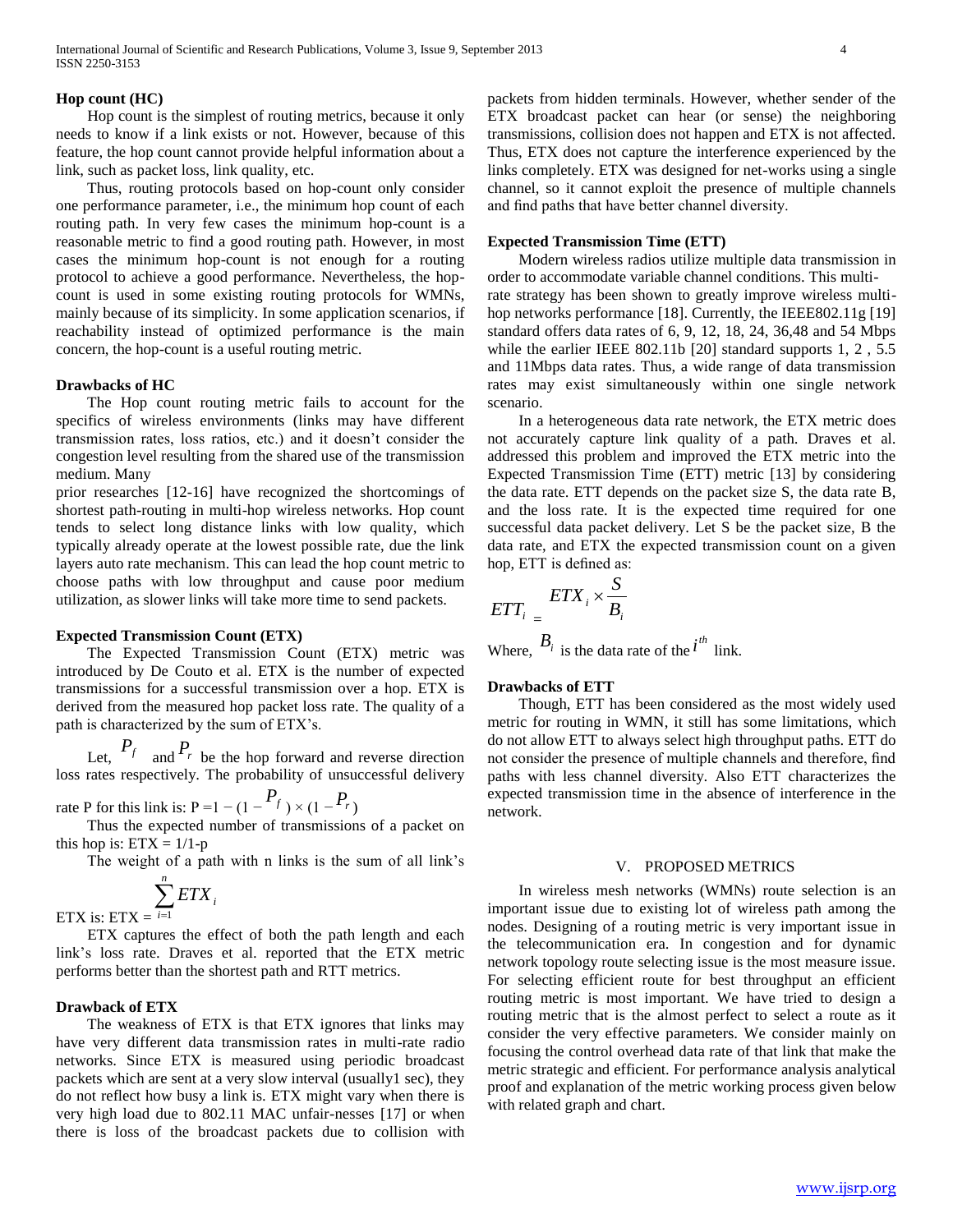## **Problem Statement and Motivation**

 In wireless mesh network (WMNs) transmission of packet efficiently from one node to another is an important issue. There may be lot of links for a source to send a packet to destination. The end to end delay of packet transmission is different due to shared nature of wireless link. To choice a link for sending a packet is depends upon the less time taken by to transmit the packet to the destination. Our goal is to design a routing metric that will be able to estimate the end-to-end delay experienced by packet for the available paths to enable the routing protocol to select the best path. If all the packets can be delivered within minimum delays, the overall network throughput will be increased. In the following we discuss the issues that are related to a packet forwarding from a node to another node.

## **Transmission Rate**

 In telecommunications, effective transmission rate (average rate of transmission, effective speed of transmission) is the rate at which information is processed by a transmission facility. The effective transmission rate is calculated as (a) the measured number of units of data, such as bits, characters, blocks, or frames, transmitted during a significant measurement time interval divided by (b) the measurement time interval. The effective transmission rate is usually expressed as a number of units of data per unit time, such as bits per second or characters per second.

#### **Size of the Packet**

 Size of the packet is most important issue in wireless mesh networks (WMNs). If the size of the packet is larger, the impact of control overhead: RTS, CTS, ACK is such that the throughput is better than that of being the packet size smaller. Again, being the packet size very much larger packet loss ratio is high, so there should be a standard size for packet that is for higher throughput and also less packet loss ratio.

#### **Success Rate**

 Success rate is the rate of successful transmission of packet. If the transmission attempt for successful transmission is high then it is considered as poor success rate. When a sender received an acknowledgement of a message from the destination then it is said that the transmission attempt is successful. Success rate depends upon network congestion, and success rate affects the total network throughput. So, for best performance and for higher throughput the success rate is an important issue.

## **Considering Issues**

 To design an efficient routing metric in wireless mesh networks (WMNs) there are lot of issues considered by lot of articulate, but we tried to consider more and much imported and impacted issues. We also tried to design the metric contributing the better decision from these issues.

 The issues we consider to design and analyze the metric are as follows.

- Link rate and number of retransmissions
- Control overhead

## **Link Rate and Number of Retransmissions**

 We consider the link rate of a link to count the Advanced Expected Transmission Time (AETT). Number of retransmissions of a packet to make the attempt successful is one kind of issue that is fully determined by the matric Expected Transmission Count (ETX). Basically link rate of network control the network throughput. Data rate of a link is always different than that of the basic rate of the link. So, there is a vast variation with the data rate of the link to the basic rate of the link. Both of them depends upon the link rate, and link rate is relates the number of retransmissions for successful attempts. Modern wireless radios utilize multiple data transmission in order to accommodate variable channel conditions. This multi-rate strategy has been shown to greatly improve wireless multi-hop networks performance [7]. Currently, the IEEE 802.11g standard offers data rates of 6, 9, 12, 18, 24, 36,48 and 54 Mbps while the earlier IEEE 802.11b standard supports 1, 2 , 5.5 and 11Mbps data rates. Thus, a wide range of data transmission rates may exist simultaneously within one single network scenario.



**Fig-3: WMNs with various link rate**

 In the above network S, D are the source and destination node. A, B are the intermediary nodes there are paths of different data rate. For the better data rate the number of retransmission is lower, but for the lower data rate link the number of retransmission is higher.

## **Control Overhead**

 In wireless mesh network (WMNs) for sending data there is an data channel and for sending control information there is a control channel. All the metric always considers various issues such as link rate, transmission delay, number of retransmission, number of interfering nodes, MAC delay but never consider the control channel rate i.e. basic rate for control information. This control channel rate makes delay that is called control overhead delay time for control overhead may have great impact to the network throughput. When source send a packet data to a destination, it exchanges control messages are RTS, CTS, ACK and SIFS, DIFS etc. This Control Over head time will be must delayed to get the channel for sending data. So, if we don't consider this issue there will be big wrong measurement to the counting the transmission time. The following figure represents the control overhead delay slot for exchanging control information.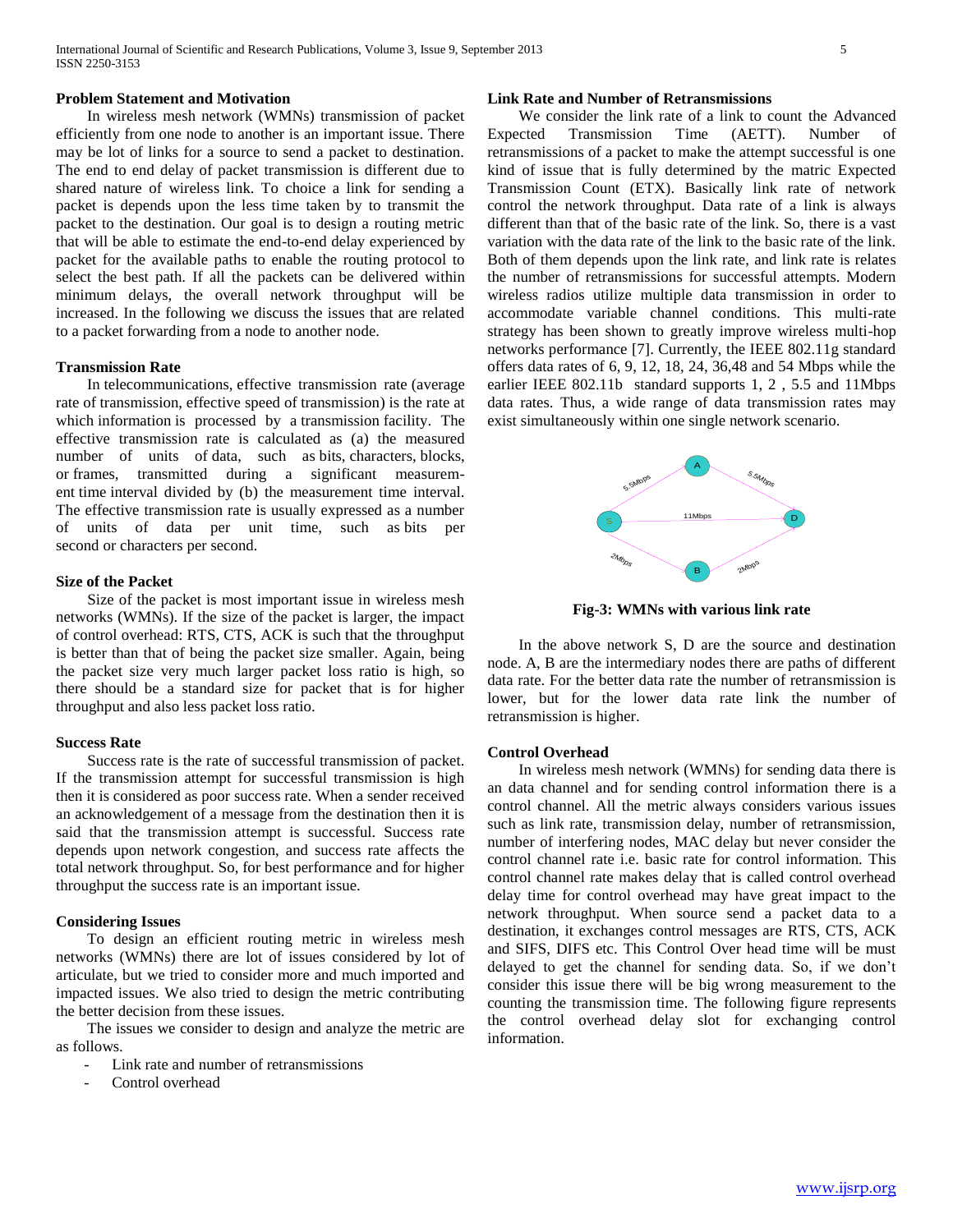

## **Fig-4: Exchange of control frame between sender and receiver**

 The exchanging of control frames is major issue and it have huge impact on routing in wireless networking. According to the above figure we can calculate it and have the impact of it in route selecting through our proposed metric.

#### **Revised Expected Transmission Time (RETT)**

 For wireless mesh network there are a lot of metric for routing a packet, each of these consider various issues. We also tried to consider those issues for efficient routing a packet from source node to destination. Finally we have designed a metric for wireless mesh networks (WMNs) as stated below.

Our proposed metric is:

$$
RETT = ETX \times (\frac{S}{B} + \frac{C_o}{B_{br}}) \quad \text{---} \quad \text{---} \quad \text{---} \quad \text{---} \quad \text{---} \tag{i}
$$
\nWhere,

ETX = Expected Transmission Count; S = Data packet size; *Co* = Control overhead

 $B =$  Bandwidth data rate of the link;  $B_{br} =$  Basic rate, i.e. data rate for control message

 In our metric Revised Expected Transmission Time (RETT), we consider the impact of control overhead that is the delay of a packet only to be transmitted. To calculate control overhead, we consider Expected Transmission Count (ETX), packet size, basic rate, bandwidth of the link. Impact of Control Overhead on the total network throughput is very much high.

 Revised Transmission Time (RETT) metric is designed to take into account the Control Overhead with packet size and bandwidth. In the time of computing the RETT that is composition Number of retransmission, bandwidth packet size. Expected Transmission Time (ETT) depends on packet size, the data rate and the loss rate. It is the expected time required for on successful data packet delivery.

#### Let,

 $S =$  Packet size;  $B =$  Data rate or bandwidth of the link and

 $ETX = Expected transmission count on a given hop$ ETT is defined as:

$$
ETT = ETX \times \frac{S}{B} --- --- --- (ii)
$$

 The ETT metric for a path is the sum of all links ETT over the path. The ETT metric uses equation (ii) considering loss rate, packet size and data transmission rate. But ETT does not consider the transmission time which is not only the transmission rate and lose rate but also the control frames which are sent at basic data rate of 1 Mbps such as RTS, CTS, DIFS, SIFS and ACK of IEEE802.11 networks. This paper assumes a full control packet exchange before a data packet transmission. Thus the overhead of sending a data packet includes the time to send a RTS, CTS, DIFS, SIFS and ACK.

$$
RETT = ETX \times (\frac{S}{B} + \frac{C_o}{B_{br}}) \quad \text{---} \quad \text{---} \quad \text{---} \quad \text{---} \quad \text{---} \quad \text{---}
$$

 The considering control frame size is constant but the impact of control overhead in transmission time is depends on different transmission rate. The basic rate of control overhead is 1 Mbps and control overhead is 48B. Consideration of control overhead in Revised Transmission Time (RETT) calculates exact delay that protects deviation between expected throughput and practical throughput.

#### VI. PERFORMANCE ANALYSIS

 The Revised Expected Transmission Time (RETT) metric is designed to take into account the Control Overhead with packet size and bandwidth when computing Revised Expected Transmission Time (RETT). The proposed metric that affects the performance of itself in routing can be as the impact of control overhead on the network throughput.

## **Impact of Control Overhead**

 Expected Transmission Time (ETT) depends on packet size, the data rate and the loss rate. It is the expected time required for on successful data packet delivery. Let,

 $S =$  Packet size;  $B =$  Data rate or bandwidth of the link and  $ETX = Expected transmission count on a given hop$ 

ETT is defined as:

$$
ETT = ETX \times \frac{S}{B}
$$

 The ETT metric for a path is the sum of all links ETT over the path. The ETT metric uses equation 4(iii) considering loss rate, packet size and data transmission rate. The transmission delay not only considers loss rate, packet size, data transmission rate but also the control frames which are sent at basic rate. This paper assumes a full control packet exchange before a data packet transmission. Thus the overhead of sending a data packet includes the time to send a RTS, CTS, DIFS, SIFS and ACK. Now,

$$
RETT = ETX \times (\frac{S}{B} + \frac{C_o}{B_{br}})
$$

 Hence, the considering control frame size is constant but the impact of control overhead in transmission time is depends on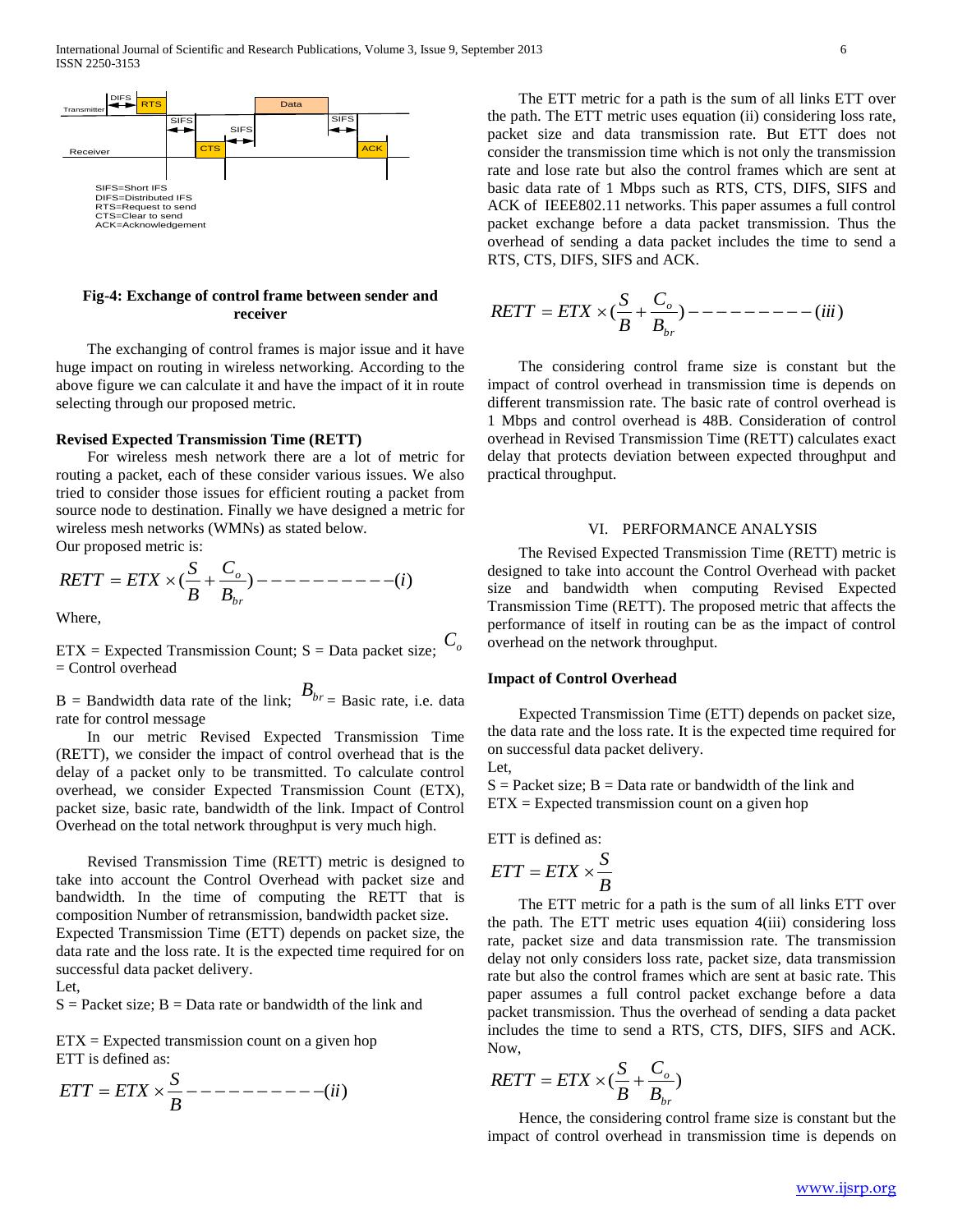different transmission rate of data packet. The IEEE802.11g standard offers Data rate of 6, 9, 12, 18, 24, 36, 48, and 54Mbps. 6Mbps is the basic rate for transmission of control frame where the control overhead is 48B. Consideration of control overhead in the transmission delay calculates exact delay that protects deviation between expected throughput and practical throughput.

 We can calculate the time need to transmit the control frames and time need to transmit the data frame.

Time need to transmit the control overhead = 
$$
48 \times 8byte
$$

 $6 \times 1024 \times 1024$ byte / sec  $= 61.033$  µs

 For the data packet size =256KB, according to the IEEE802.11g standard data rate 54Mbps we have following

Time need to transmit data packet =  $54 \times 1024 \times 1024$ byte / sec <sub>=36.17</sub> µs 256 8 *byte*

Now,

The total time required to transmit a packet =  $61.03 \mu s+$ 36.17  $\mu$ s =97.20  $\mu$ s

 The earlier IEEE 802.11b standard supports 1, 2, 5.5 and 11Mbps data rates to which we can have the accounts of impact of control overhead.

Time need to transmit the control overhead =  $1 \times 1024 \times 1024$ byte / sec = 366.20 µs 48 8 *byte*

For the data packet size  $=256B$ , according to the IEEE802.11g standard data rate 11Mbps we have following Time need to transmit data packet  $=$  $256 \times 8$ *byte* 

$$
11 \times 1024 \times 1024
$$
 *byte* / sec  $= 17.26$   $\mu$ s

Now,

The total time required to transmit a packet =  $366.20 \text{ }\mu\text{s+}$ 17.26 µs =383.46µs

 On the change in packet size and data rate there is change in the impact of control overhead on the data volume.

## **Graphical Analysis**

## **Impact of Control Overhead**

 When a node transmits a data packet, it transmits also control frames that affect the data packet transmission time. Control packet sent at the basic rate of the link and the time need to send control overhead is constant. The following figure 4.9 represents the impact of control overhead over data packet size. As the packet size increase the impact of constant control overhead on transmission time is decreases.



**Fig-5: Impact of control overhead over packet size**

 In the following figure 4.10 shown that time need to send control overhead is constant and the time to send packet data is varying with respect to data packet size. We see that when the packet data size is near about to the control frame size the time needed to transmit data and time needed to transmit the control overhead is almost same. Being the high variation between data packet and the control data the time variation between control overhead and data is high.



**Fig-6: Transmission timed for control overhead and data packet**

## **Computing Revised Expected Transmission Time**

 In the routing metric Expected Transmission Time (ETT) control overhead is not considered that makes the metric time estimation is different than that of exact transmission time. In our proposed metric Revised Expected Transmission Time (AETT) control overhead is considered with data packet transmission time that represents exact Transmission time. The following fig-7 and fig-8 represents the transmission delay by ETT and our proposed metric RETT respect to two aspects i.e. dynamic in data packet size and link rate.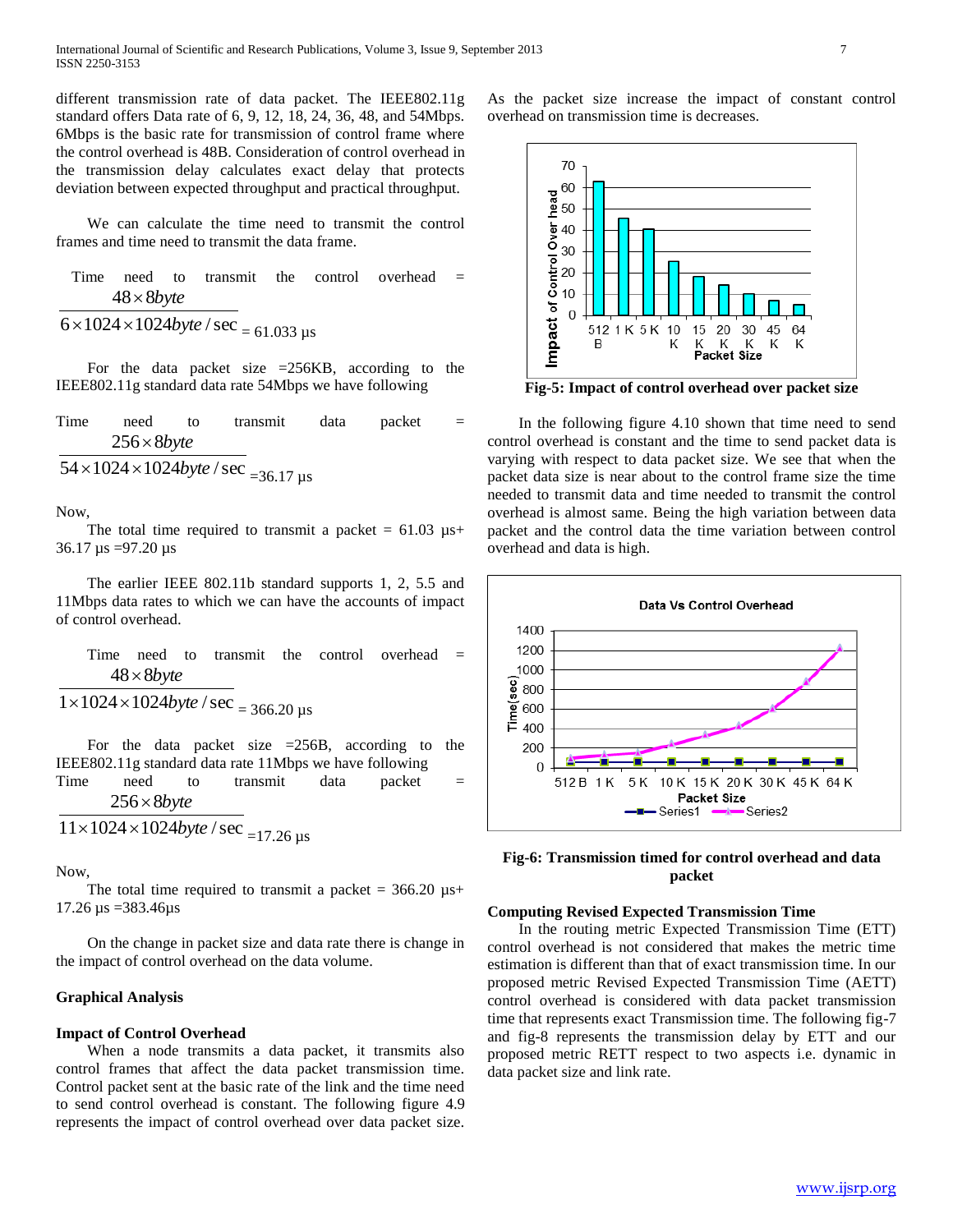

#### VII. CONCLUSIONS

 Due to its promising technology, WMN has recently attracted much attention. It is becoming a major avenue for the next generation wireless network. For wireless mesh networks, it is a big challenge to make an efficient and fluent communication and routing metric is one of the hot research topics to ensure this. So, we have done our research in routing metric for wireless mesh networks to provide high through and efficient communication. The main concern of this thesis is to improve the network throughput for wireless mesh networks (WMN). The current IEEE 802.11s standard provides a complete layer-2 solution for WMNs where along with network discovery, interworking and security both channel access and path selection procedures are performed in the same layer.In this proposal we have introduced a new routing metric the RETT: Revised Expected Transmission Time, which selects the path with highest throughput. This paper shows with analysis how other factors such as control overhead (CO), a full control packet exchange before a data packet transmission; effective to select best throughput path. The effect of adding control overhead with the packet size will highly effective when the network size increases. The RETT metric is the précis of transmission delay; channel control overhead. Also, it has been demonstrated that the proposed metric is shown more accurate transmission time considering some necessary factors which are avoided in some existing routing protocols. Routing metric in wireless and mesh network system is a hot contemporary topic; we believe that our work can provide major contributions in analysis of future wireless mesh networks as well as real world practice in industry. We are in process to work on this topic in future considering the interference intensity of contending nodes.

## ACKNOWLEDGMENTS

 I am thankful and express gratefulness to Almighty Allah for His divine blessings and giving us the strength to complete this project work successfully. This dissertation would not have been possible without the guidance and the help of several individual who in one way or another contributed and extended their valuable assistance in the preparation and completion of this work. We must feel grateful to and wish to acknowledge our intense respect to our honorable Director **Dr. Mahbubul Alam Joarder**, Institute of Information Technology, University of Dhaka, for providing us a good educational environment.

Specially, we would like to thank **Dr. Zerina Begum**, Professor Master in information Technology, Institute of Information Technology, University of Dhaka for providing us a good educational environment and his proper guideline throughout the thesis.We would like to express our sincerest gratitude to our adviser, **Dr. Md Shariful Islam** Associate Professor, Institute of Information Technology, University of Dhaka for his outstanding guidance, support, professional advice, and profound understanding. He offered me many advices and guided us all the way through our graduate study. His engaging arguments and strong feedback have contributed greatly to this dissertation. Without his valuable thoughts, recommendation and patience, I would have never been able to complete this work. He has been an invaluable mentor who was always available for helpful suggestions and critical comments to help me to grow as a researcher. We would like to sincerely thank him for all the time and efforts that he devoted towards us.

#### **REFERENCES**

- [1] Sony PlayStation Portable homepage UK, [Online]. Available: http://uk.playstation.com/psp/.
- [2] Sony PlayStation 3 homepage UK, [Online]. Available: http://uk.playstation.com/ps3/.
- [3] I. F. Akyildiz, X. Wang, and W. Wang, "Wireless mesh networks: a survey", in Computer Networks Journal, vol.47, pp.445-487, 2005.
- [4] Speednet Scotland Homepage, [Online]. Available: http://www.speednetscotland.net/.
- [5] Locustworld homepage, [Online]. Available: http://locustworld.com/.
- [6] The Southampton Open Wireless Network, [Online]. Available: http://www.sown.org.uk/.
- [7] X. Wang and A. O. Lim, \IEEE 802.11s wireless mesh networks: Framework and challenges," Ad Hoc Netw., vol. 6, no. 6, pp. 970{984, 2008.
- [8] D. B. Johnson and D. A. Maltz, "Dynamic source routing in ad hoc wireless networks," in Mobile Computing , Imielinski and Korth, Eds. Kluwer Academic Publishers, 1996, vol. 353. [Online]. Available: citeseer.ist.psu.edu/johnson96dynamic.html
- [9] C. E. Perkins and E. M. Royer, "Ad-hoc on-demand distance vector routing," wmcsa , vol. 00, p. 90, 1999.
- [10] C. Perkins, "Ad-hoc on-demand distance vector routing," 1997. [Online]. Available: citeseer.ist.psu.edu/perkins02adhoc.html
- [11] D. DeCouto, D. Aguayo, J. Bicket, and R. Morris, "A high-throughput path metric for multi-hop wireless routing," in MobiCom '03: Proceedings of the 9th annual international conference on Mobile computing and networking. New York, NY, USA: ACM Press, 2003, pp. 134– 146.
- [12] A. Woo, T. Tong, and D. Culler, \Taming the underlying challenges of reliable multihop routing in sensor networks," in SenSys '03: Proceedings of the 1st international conference on Embedded networked sensor systems. New York, NY, USA: ACM, 2003, pp. 14{27.
- [13] Y.-C. Hu and D. Johnson, \Design and demonstration of live audio and video over multihop wireless ad hoc networks," in MILCOM 2002. Proceedings, oct 2002, pp. 1211 { 1216
- [14] T. Go®, N. Abu-Ghazaleh, D. Phatak, and R. Kahvecioglu, \Preemptive rout- ing in ad hoc networks," J. Parallel Distrib. Comput., vol. 63, no. 2, pp. 123{140, 2003.
- [15] R. Dube, C. Rais, K.-Y.Wang, and S. Tripathi, \Signal stability-based adaptive outing (ssa) for ad hoc mobile networks," Personal Communications, IEEE, vol. 4, no. 1, pp. 36 {45, feb. 1997.